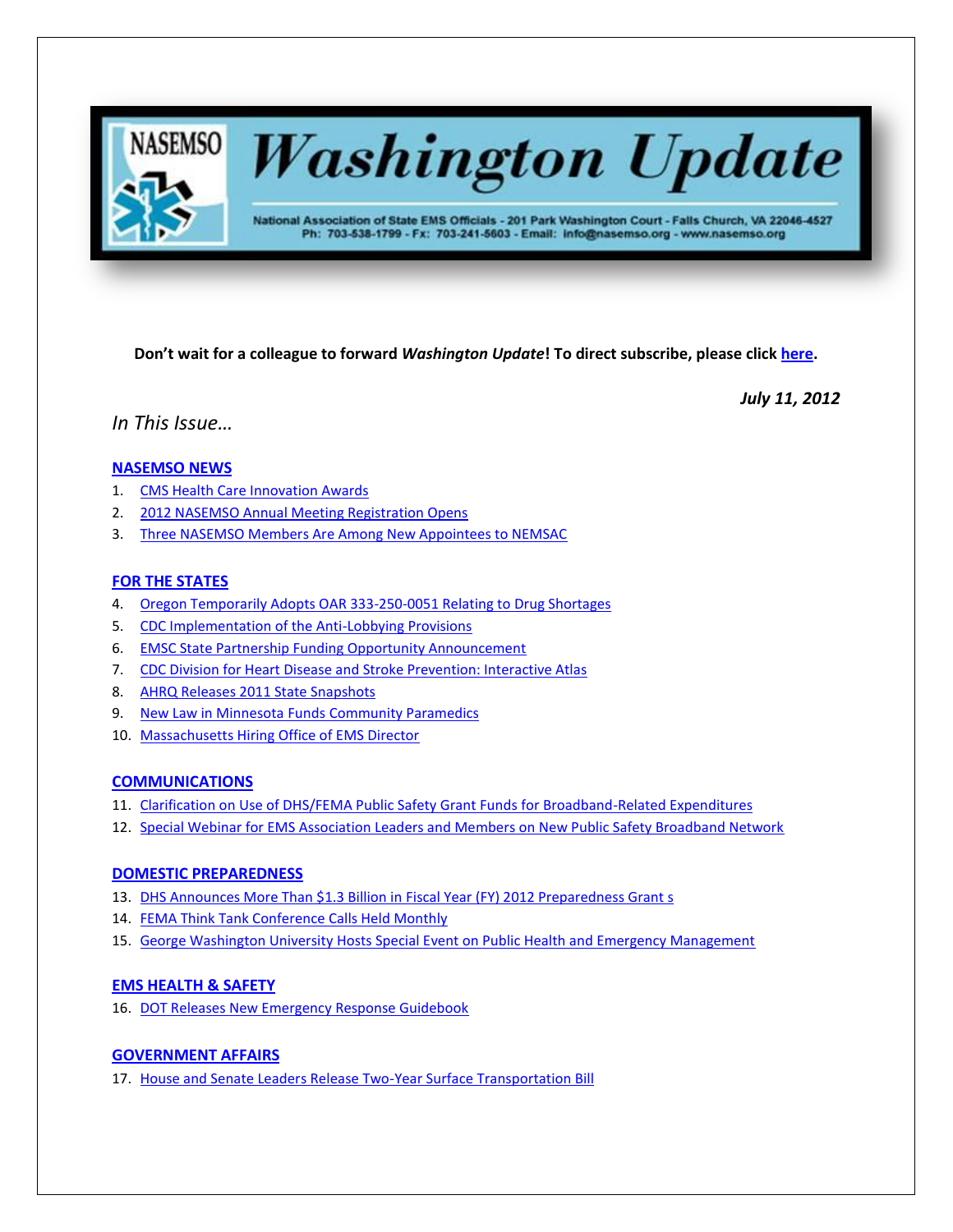18. [Lifesaving \(Drug Shortage\) Legislation Now Goes to President Obama for His Signature](#page-5-5)

# **[HIGHWAY SAFETY](#page-5-6)**

19. [GHSA/NHTSA Announces Crash Criteria Guidelines for States To Help Better Cultivate Crash Data](#page-5-6)

# **MEDICAL [DIRECTION](#page-6-0)**

20. [NIOSH Seeks Comments on Proposed Revision to Requirements for SCBA Remaining Service Life Indicators](#page-6-1)

### **[PEDIATRIC EMERGENCY CARE](#page-6-2)**

- 21. [Focus on Water Safety: CSN Resource Guide 2012](#page-6-3)
- 22. [New High School Toolkit Offers Hope in Preventing Suicide Among Adolescents](#page-6-4)
- 23. [New Jersey EMSC Program Publishes Model Program in Pediatric Emergency Care](#page-6-5)

### **[TRAUMA](#page-6-6)**

24. [ITLS eTrauma: Taking Trauma Training Online](#page-6-7)

#### **[FEDERAL PARTNERS](#page-7-0)**

- 25. [IOM Hosts Workshop: The Role of Telehealth in an Evolving Health Care Environment](#page-7-1)
- 26. HHS Launches New Web-[Based Tool to Track Performance of Nation's Health Care System](#page-7-2)
- 27. [Dr. Rick Hunt Leaves NCIPC](#page-7-3)
- 28. [Release of the 2012 Public Health Emergency Medical Countermeasures Enterprise \(PHEMCE\) Strategy](#page-7-4)

### **[INDUSTRY NEWS](#page-8-0)**

- 29. [100% Of WA Hospitals Enrolled In Program To Reduce Preventable Medicaid ED Visits](#page-8-1)
- 30. APHA Releases Brief: *[The Prevention and Public Health Fund](#page-8-2)*
- 31. [NARR Releases Fukushima After Action Report](#page-8-3)
- 32. [New First Aid App Brings American Red Cross Safety Tips to Smart Phones](#page-8-4)

#### **[LINKS TO INTERESTING ABSTRACTS OR WEBCASTS](#page-9-0)**

- 33. [Hospital Visits in the U.S. for Firearm-Related Injuries, 2009: A HCUP Statistical Brief](#page-9-1)
- 34. The [Health Data Initiative Forum 2012](#page-9-2)
- 35. [Survey Assesses Ideal Characteristics of a Photographic-based Family Reunification Tool](#page-9-3)
- 36. [Access to 24-Hour Primary Care Can Reduce Emergency Department Visits](#page-9-4)
- 37. [Psychiatric Patients Face Long Stays in](#page-9-5) the Emergency Department
- 38. [Webinar Recording of "National Emergency Management Association \(NEMA\) Update" Now Available](#page-10-0)

# **[UPCOMING EVENTS](#page-10-1)**

# **\*\*[\\*STATEWIDE EMS CONFERENCES\\*](#page-10-2)\*\***

**\*\*[\\*National Conferences and Special Meetings\\*](#page-10-3)\*\***

#### <span id="page-1-0"></span>**1. CMS Health Care Innovation Awards**

The Centers for Medicare & Medicaid Services (CMS) have issued the Health Care Innovation Awards, and NASEMSO is pleased that there are three EMS awards for a combined total of over \$13 million! This was an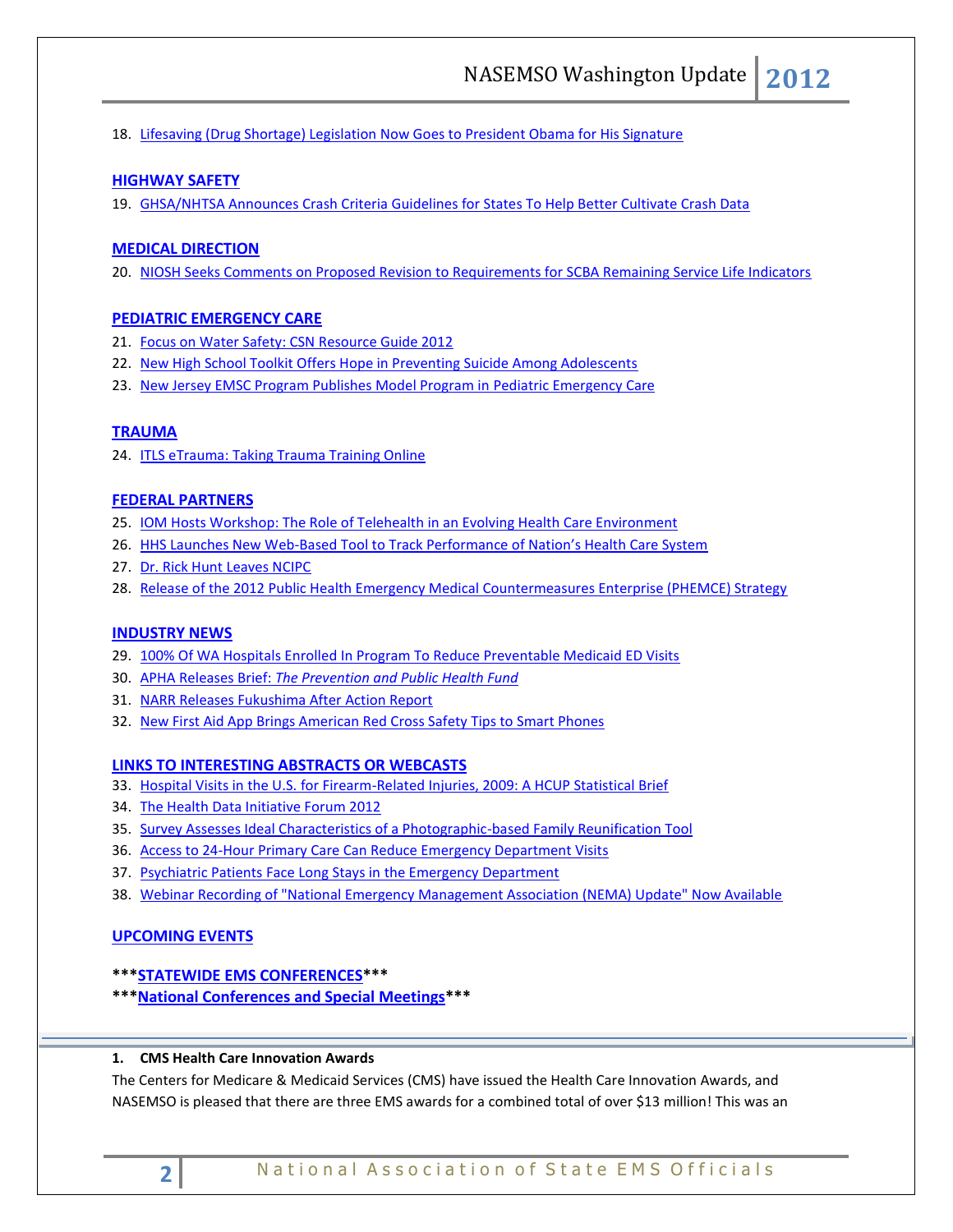extremely competitive process considering there were 3,000 applications and only 166 funded, and EMS applications were competing with others from the entire health care continuum. Congratulations to the states of Washington, Nevada, and Colorado for being home to the award recipients. Click [here](http://innovations.cms.gov/initiatives/Innovation-Awards/Fact-Sheet-Selection-Process.html) to learn more about the grant program and process. Click [here](http://www.nasemso.org/documents/CMSHealthCareInnovationAwards.pdf) to download the EMS project summaries.

# <span id="page-2-0"></span>**2. 2012 NASEMSO Annual Meeting Registration Opens**

The NASEMSO Program Committee, chaired by Paul Patrick (UT), invites you to view the 2012 Annual Meeting [Program.](http://www.nasemso.org/Meetings/Annual/AnnualMeeting2012.asp) We are excited about the program we have planned for the September 23-27 Annual Meeting in Boise, Idaho, and we think you will find it to be informative and engaging. The registration form has been posted, along with the one-page NASEMSO Annual Meeting Justification, a helpful resource for those who need to assure their administrators of the value of sending multiple program staff to this meeting. We are also pleased to offer Leadership Skills, an 8-hour seminar designed for newer state officials (medical directors, trauma managers, data managers, pediatric care managers, education/ licensing professionals and state directors), but experienced ones are also encouraged to attend. A small fee is necessary now that the popular class is not supported by grant funding. You may contact Mary Hedges [\(hedges@nasemso.org\)](mailto:hedges@nasemso.org) if you have questions or suggestions about the program. We have a few speaker spots to fill for those who may be interested or have suggestions! Otherwise, please direct your registration questions to Sharon Kelly [\(kelly@nasemso.org\)](mailto:kelly@nasemso.org).

# <span id="page-2-1"></span>**3. Three NASEMSO Members Are Among New Appointees to NEMSAC**

U.S. Transportation Secretary Ray LaHood appointed 25 leaders in the EMS field to serve on the National Emergency Medical Services Advisory Council (NEMSAC), which advises the National Highway Traffic Safety Administration (NHTSA) on all EMS matters and related issues. Among the appointees are three NASEMSO members: Katrina Altenhofen, NASEMSO Pediatric Emergency Council Chair; Carol Cunningham, NASEMSO Medical Directors Council Chair; and Terry Mullins, West Regional Representative to the NASEMSO Board of Directors. Administered by NHTSA, NEMSAC provides expert advice and recommendations to the safety agency and its federal partners on key issues, including recruitment and retention of EMS personnel, quality assurance, data collection and EMS education over the course of a two-year term. For more information...

# <span id="page-2-3"></span><span id="page-2-2"></span>**4. Oregon Temporarily Adopts OAR 333-250-0051 Relating to Drug Shortages**

The Oregon Health Authority, Public Health Division has temporarily adopted OAR 333-250-0051 relating to drug shortages and the use of expired pharmacological and medical supplies in ambulance services. Emergency medical services (EMS) providers in Oregon may periodically be unable to obtain necessary and sometimes life-saving pharmacological and medical supplies due to national or regional shortages. Currently, ambulance services are prohibited from carrying expired pharmacological and medical supplies. The intent of this temporary rule is to provide that an ambulance service will not be subject to discipline for retaining expired pharmacological or medical supplies when certain standards are met. By adopting this temporary rule an ambulance service may carry expired pharmacological and medical supplies and use them, at the direction of a medical director, if not providing the drug would adversely affect patient care or if necessary to potentially save a patient's life. For more information... NOTE: Remember that states' mitigation policies are posted on the NASEMSO [drug shortage page.](https://www.nasemso.org/Members/IssueBrief-DrugShortages.asp) You are encouraged to submit policies, rules, or other guidance documents to be posted.

# <span id="page-2-4"></span>**5. CDC Implementation of the Anti-Lobbying Provisions**

This past year Congress modified anti-lobbying provisions in The Centers for Disease Control and Prevention's (CDC) Appropriations Act. New appropriations language reinforces and (in selected respects) expands longstanding provisions governing the use of appropriated funds by CDC and our grantees for advocacy, lobbying, and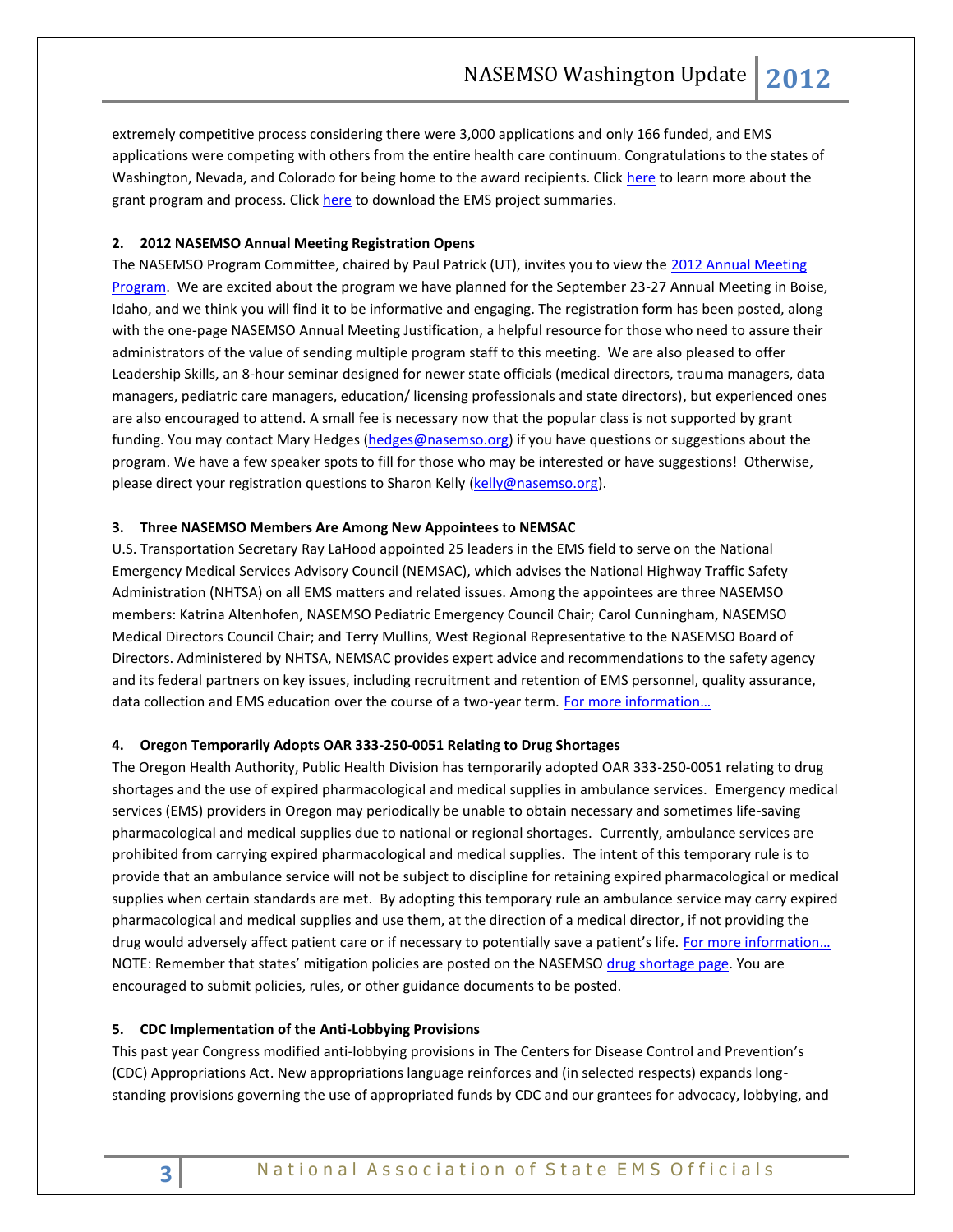related activities. The document, [CDC Implementation of Anti-Lobbying Provisions,](http://healthyamericans.org/assets/files/CDC%20Implementation%20of%20Anti-Lobbying%20Restrictions%20-%20June%202012.pdf) provides a general overview of what is permissible and restricted, with examples, and describes how this differs based on whether the activity is being performed by CDC itself, by State/Local health departments, or by non-governmental organizations. The aim of the document is to help simplify guidelines – but it is important to note that there are many situations and activities that may require clarification from a grantee's counsel or CDC project officer. As a renewed expression of Congressional intent, the language serves as an important reminder of limits on lobbying activities that have always governed CDC. These long-standing guidelines have enabled CDC and our public health partners to advance a strong public health agenda, and the new language continues to enable many of these same activities. At the same time, continuing oversight and scrutiny of CDC and our grantees highlight the need for continuing, careful attention to adherence. For more information...

# <span id="page-3-0"></span>**6. EMSC State Partnership Funding Opportunity Announcement**

The Health Resources and Services Administration's (HRSA) Emergency Medical Services for Children (EMSC) Program is pleased to announce a funding opportunity announcement (FOA) for the New and Competing Continuation EMSC State Partnership Grant Program. Click [here](http://apply07.grants.gov/apply/UpdateOffer?id=129490) for the (FOA) Grant Guidance and Application Package. The application deadline is on September 26, 2012 at 8:00 pm (Eastern). The purpose of the EMSC State Partnership Grant Program is to assist States in expanding and improving their capacity to reduce and ameliorate pediatric emergencies, taking special care to include children with special health needs, culturally distinct populations and historically underrepresented groups, including the U.S. Territories, the Freely Associated States, and American Indian/Native Americans. [For more information…](http://www.grants.gov/search/search.do;jsessionid=csqVPnpHdvc13yb4d4RR2xTnwph2GyXgyZ6rJ9QsHclJgSbNFn79!-733937191?oppId=180213&mode=VIEW)

# <span id="page-3-1"></span>**7. CDC [Division for Heart Disease and Stroke Prevention: Interactive Atlas](http://apps.nccd.cdc.gov/dhdspatlas/Default.aspx)**

This application allows users to view county-level maps of heart disease and stroke, along with maps of social environmental conditions and health services for the entire United States or for a chosen state or territory. Congressional boundaries and health care facilities can be added with an overlay. Click [here](http://apps.nccd.cdc.gov/dhdspatlas/Default.aspx) to access the interactive atlas.

# <span id="page-3-2"></span>**8. AHRQ Releases 2011 State Snapshots**

AHRQ's *2011 State Snapshots* offer an in-depth analysis of the quality of care provided in each State, by type of condition, level of care, treatment setting, race and income, and insurance status. This resource also includes strengths, weaknesses, and opportunities for improvement in each State and in the District of Columbia. *2011 State Snapshots* feature easy-to-read charts and individual State performance summaries based on 150 quality measures, such as preventing pressure sores, screening for diabetes-related foot problems, and giving recommended care to pneumonia patients. Also included is a State Resource Directory that provides best practices and innovations highlighted on AHRQ's Health Care Innovations Exchange to help States learn about what others have used to improve the quality and safety of health care services. Data is included from more than 30 sources, including government surveys, health care facilities, and health care organizations. For more [information…](http://statesnapshots.ahrq.gov/snaps11/)

# <span id="page-3-3"></span>**9. New Law in Minnesota Funds Community Paramedics**

A new law funding community paramedics is expected to save hospitals and the state a lot of money will take effect in Minnesota on July 1st. One ambulance ride to the emergency room can cost thousands. Some people end up in the ambulance more often than necessary, costing hospitals and the state a lot of money. Sponsor of the new law Senator Rosen said, "Some people are going to the emergency room for their primary care." Rosen says a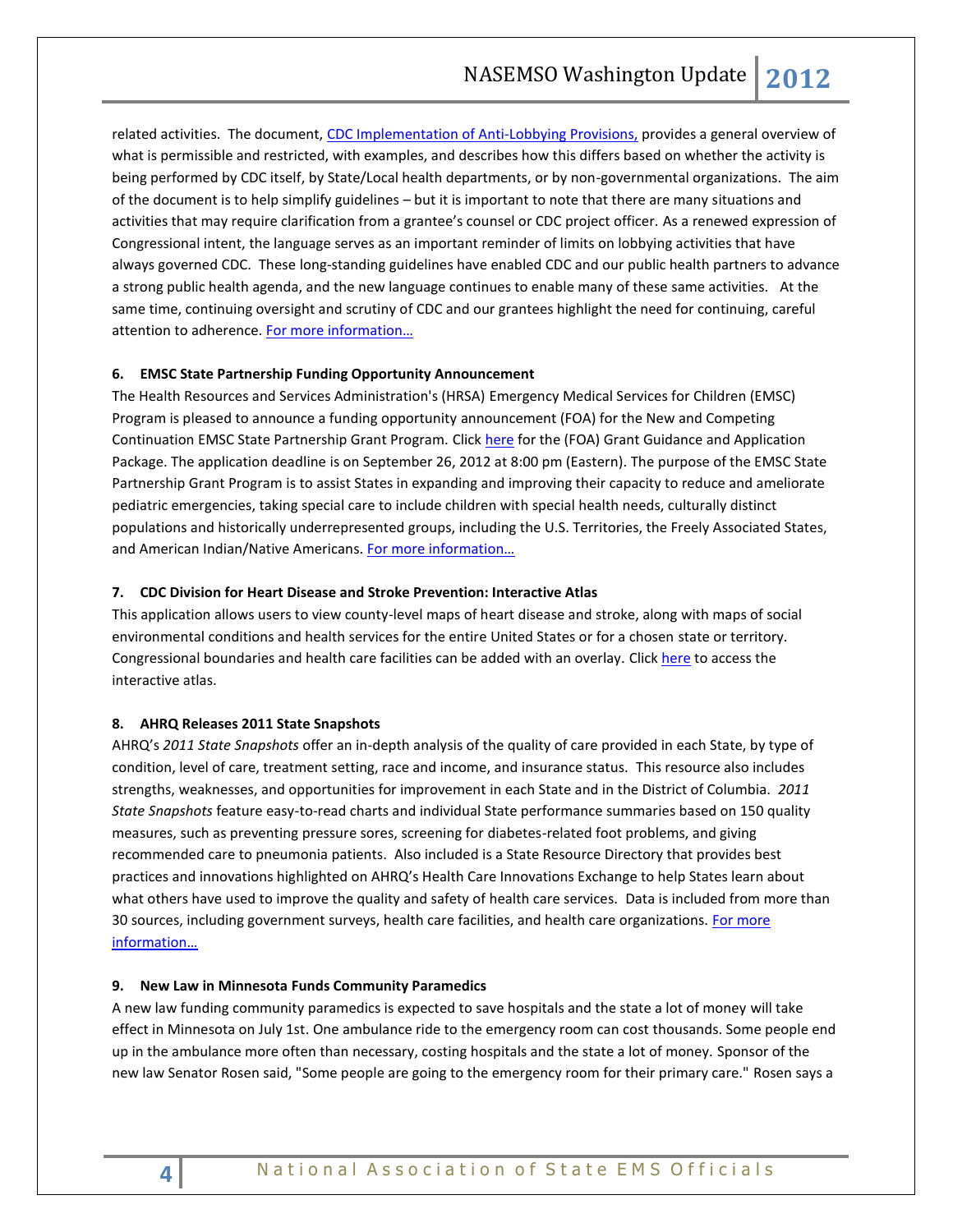community paramedic can help prevent these people from always using the emergency room for primary care. For [more information…](http://www.keyc.tv/story/18859943/new-law-funds-community-paramedics)

#### <span id="page-4-0"></span>**10. Massachusetts Hiring Office of EMS Director**

Massachusetts has posted a job for Director, Office of EMS. Click [here](https://www.nasemso.org/StateEMSJobBoard/index.asp) to see the posting as well as other state EMS job opportunities across the country.

#### <span id="page-4-2"></span><span id="page-4-1"></span>**11. Clarification on Use of DHS/FEMA Public Safety Grant Funds for Broadband-Related Expenditures**

The purpose of this Information Bulletin (IB) is to provide Federal Emergency Management Agency (FEMA) Grant Programs Directorate grantees guidance regarding the use of Department of Homeland Security (DHS)/FEMA grant funds for broadband-related expenditures and investments in the 700 megahertz (MHz) public safety broadband spectrum. While some broadband activities (e.g., acquisition, deployment) are temporarily restricted under this notice, this IB explains that grantees may continue to apply grant funds toward low-risk broadband activities (which are further explained in this IB), as well as for other emergency communications and homeland security needs. For more information...

# <span id="page-4-3"></span>**12. Special Webinar for EMS Association Leaders and Members on New Public Safety Broadband Network**

Now that public safety has won the battle for the National Public Safety Broadband Network, EMS professionals really need to figure out how to prepare to use it to their best advantage. We stand to be the biggest user of the network, given the applications that EMS colleagues have indicated are in our near future. *But* we also need to be familiar with the process of standing up that network at the national and state level. This will begin to take place soon, and we should be at the various tables where decisions will be made on implementation, operation, and resource allocation. You are invited to a webinar on Tuesday, July 24th, at 2 PM eastern, featuring Anna Gomez, a key leader in this effort at the national level. She will describe the statute governing the network development and build-out, state options and grant opportunities under the statute, and the standing up of "FirstNet" (the First Responder Network Authority) Board and public safety advisory committee. Kevin McGinnis will also present a brief session on why EMS needs broadband. Save the date! Registration required: send an e-mail to Kevin McGinnis at: [mcginnis@nasemso.org](mailto:mcginnis@nasemso.org) with the subject "NTIA Webinar". Registrants will receive log-in instructions.

### <span id="page-4-5"></span><span id="page-4-4"></span>**13. DHS Announces More Than \$1.3 Billion in Fiscal Year (FY) 2012 Preparedness Grants**

Secretary of Homeland Security Janet Napolitano announced the final allocations for seven FY 2012 Preparedness Grant programs, totaling more than \$1.3 billion to assist states, urban areas, tribal and territorial governments, non-profit agencies, and the private sector in strengthening our nation's ability to prevent, protect, respond to, and recover from terrorist attacks, major disasters and other emergencies in support of the *National Preparedness Goal* (NPG). In FY 2012, DHS preparedness grants were reduced by nearly \$1 billion from the FY 2011 enacted level and \$1.5 billion below the President's FY 2012 request. The FY 2012 grants focus on the nation's highest risk areas, including urban areas that continue to face the most significant threats. Dedicated funding is provided for law enforcement and terrorism prevention activities throughout the country to prepare for and prevent and respond to pre-operational activity and other crimes that are precursors or indicators of terrorist activity. For more [information…](http://www.dhs.gov/ynews/releases/20120629-dhs-announces-fy-2012-preparedness-grant-awards.shtm)

#### <span id="page-4-6"></span>**14. FEMA Think Tank Conference Calls Held Monthly**

The public health sector is an important component of emergency management and a key factor in building and sustaining prepared and resilient communities. The monthly Think Tank calls are the perfect opportunity to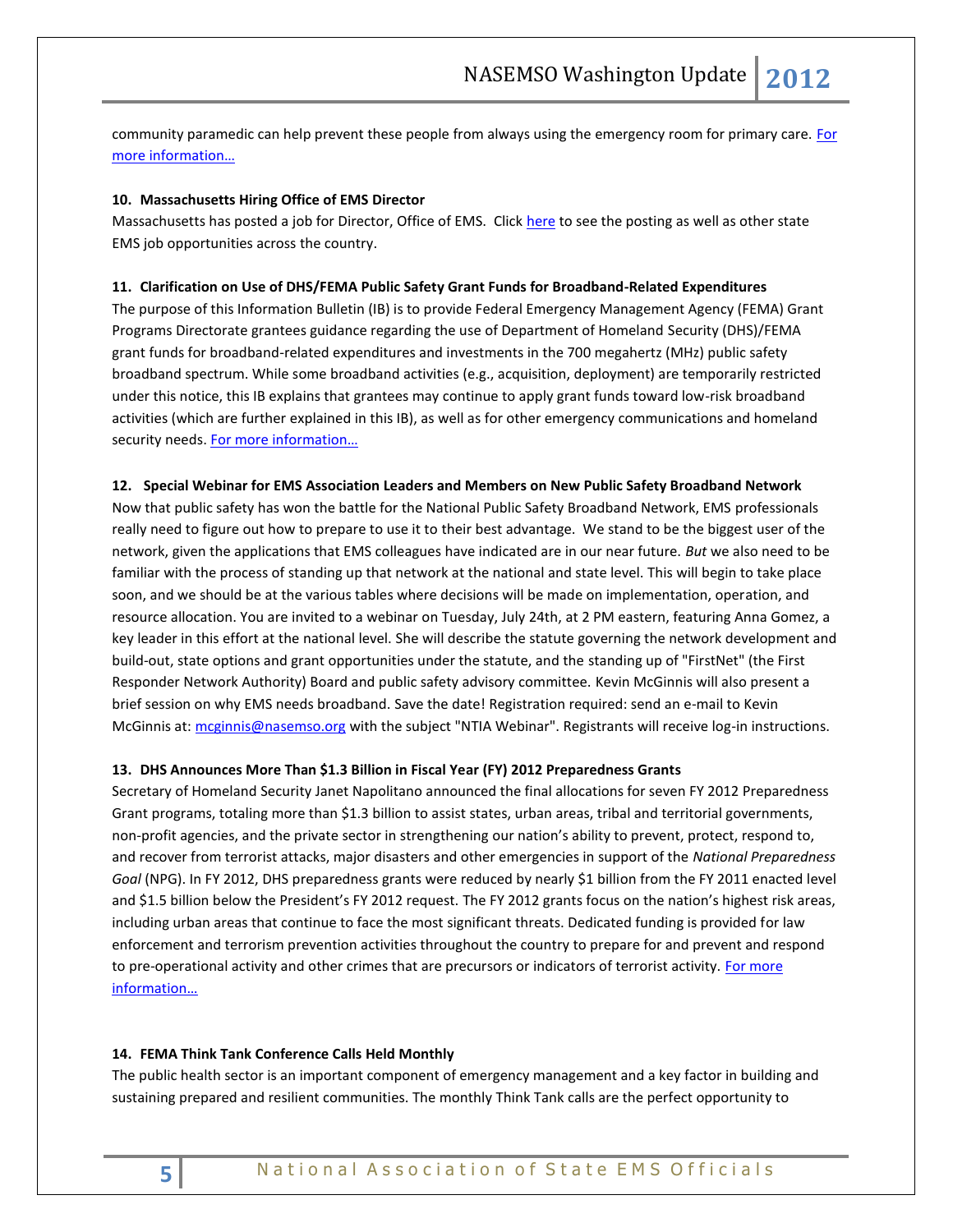connect with the Federal Emergency Management Agency (FEMA) and let them know how you, your Citizen Councils and Partner Programs are working to strengthen awareness and preparedness in communities across the nation. You don't have to wait for the monthly calls to participate. You can alway[s visit the online forum](http://fema.ideascale.com/a/ideafactory.do?id=14692&mode=recent&discussionFilter=byids&discussionID=57756) (Ideascal) to share your ideas, comment on other posts and participate in substantiate discussions that provide subjectmatter for future Think Tank calls. So don't delay! Let FEMA know what you're doing in your community to increase preparedness and build resilience! Conference call details, such as time and dial-in information will be posted to the [FEMA Think Tank page](http://www.fema.gov/thinktank/conferencecalls.shtm) when available. Previous Think Tank calls can be easily accessed through [audio recordings.](http://www.fema.gov/thinktank/archive.shtm)

# <span id="page-5-0"></span>**15. George Washington University Hosts Special Event on Public Health and Emergency Management**

On June 7, the George Washington University Homeland Security Policy Institute's Preparedness, Response, and Resilience Task Force hosted a special event on Public Health and Emergency Management. Distinguished practitioners discussed efforts to synchronize policies and programs for these two disciplines. A task force report on the topic was released at the event. Click [here](http://www.gwumc.edu/hspi/events/phem303.cfm) to watch a webcast of the event or read the report.

# <span id="page-5-2"></span><span id="page-5-1"></span>**16. DOT Releases New Emergency Response Guidebook**

The new 2012 Emergency Response Guidebook (ERG2012) has been released by the Department of Transportation (DOT) for use by fire fighters, police, and other emergency services personnel who may be the first to arrive at the scene of a transportation incident involving dangerous goods. The ERG2012 is primarily a guide to aid first responders in quickly identifying the specific or generic hazards of the material(s) involved in the incident, and protecting themselves and the general public during the initial response phase of the incident. Click [here](http://phmsa.dot.gov/staticfiles/PHMSA/DownloadableFiles/Files/Hazmat/ERG2012.pdf) to download the guide.

#### <span id="page-5-4"></span><span id="page-5-3"></span>**17. House and Senate Leaders Release Two-Year Surface Transportation Bill**

On Thursday June 28<sup>th</sup>, House and Senate leaders unveiled a compromise version of the surface transportation reauthorization bill which has been the topic of intense negotiations. Congressional leaders will be working to pass the final bill through both the House and Senate by the end of the week before Congress adjourns for the July 4<sup>th</sup> recess. The Conference Report merges the Senate-passed bill, *Moving Ahead for Progress in the 21st Century Act* (MAP-21), with numerous provisions from the House T&I Committee proposal. Read the Conference Report bill text [here](http://www.rules.house.gov/Media/file/PDF_112_2/LegislativeText/CRPT-112hrpt-HR4348.pdf) and the Joint Explanatory Statemen[t here.](http://www.rules.house.gov/Media/file/PDF_112_2/PDF/HR4348crJES.pdf) Read the entire summary provided courtesy of Intelligent Transportation Society of America [here](http://itsa.org/component/content/article/1-general/1436-breaking-news-house-and-senate-leaders-release-two-year-version-of-surface-transportation-bill-working-to-pass-final-bill-by-july-4-recess-) to see several references to safety projects as well as "reduction…of serious injuries on all roads."

# <span id="page-5-5"></span>**18. Lifesaving (Drug Shortage) Legislation Now Goes to President Obama for His Signature**

The Senate has approved the "Food and Drug Administration Safety and Innovation Act," which includes drug shortage notification language that makes particular reference to drugs used during the provision of emergency medical care and surgery. NASEMSO was part of a group of several national EMS organizations that has argued to require manufacturers of drugs used in the provision of emergency medical care and surgery to report permanent discontinuances or temporary shortages to the Food and Drug Administration. (The original draft of the Bill only included "life-supporting" and "life-sustaining" drugs.) [For more information…](http://www.help.senate.gov/newsroom/press/release/?id=7f2ca02f-acf8-4053-98ea-7a6c613b418d)

#### <span id="page-5-6"></span>**19. GHSA/NHTSA Announces Crash Criteria Guidelines for States To Help Better Cultivate Crash Data**

Capturing good data at crash scenes helps states hone their safety programs to reduce crashes, serious injuries and fatalities. Now states have a new and improved tool to do just that. The Governors Highway Safety Association (GHSA) and the National Highway Transportation Safety Administration (NHTSA) have announced the release of a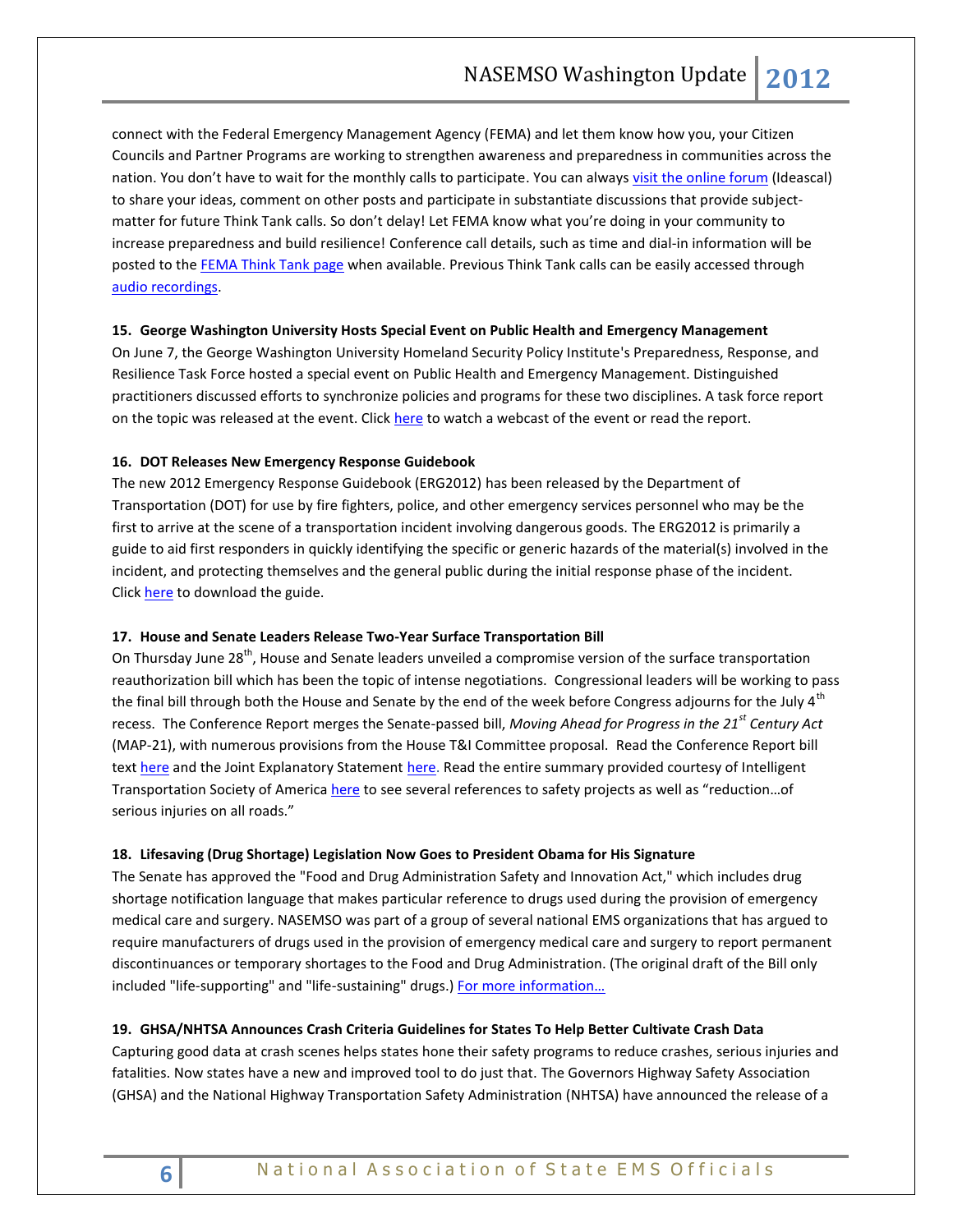revised voluntary Model Minimum Uniform Crash Criteria (MMUCC) Guideline, which includes broader distracted driving definitions so law enforcement can more accurately pinpoint which distractions lead to crashes. Under the new surface transportation bill, MAP-21, states can use federal funding to make improvements in their crash and other related data systems and to comply with the new MMUCC Guideline. Most notably, the document now includes an ambulance in the vehicle diagrams with corresponding seating positions to improve ambulanceinvolved crash data analysis, clearer definitions for emergency vehicle operating conditions, and refinements to the classification of severity of injury." For more information...

### <span id="page-6-1"></span><span id="page-6-0"></span>**20. NIOSH Seeks Comments on Proposed Revision to Requirements for SCBA Remaining Service Life Indicators**

National Institute for Occupational Safety and Health (NIOSH) is seeking comment (Docket 2012-0009) on a proposed revision to the requirements for remaining service life indicators on self-contained breathing apparatus. The proposed revision sets a default service-life at 25% of the rated service-time and allows the indicator to be adjusted higher by the manufacturer, at the request of the purchaser. Comments must be received by August 24, 2012. The entire Federal Register Notice can be viewed [here.](https://www.federalregister.gov/articles/2012/06/25/2012-14764/open-circuit-self-contained-breathing-apparatus-remaining-service-life-indicator-performance)

# <span id="page-6-3"></span><span id="page-6-2"></span>**21. Focus on Water Safety: CSN Resource Guide 2012**

With the start of summer, Children's Safety Network (CSN) is providing this resource guide on water safety. This guide contains data on drowning and scald injuries; information about water safety laws; prevention strategies and programs; evaluations of the effectiveness of lifeguards and swimming lessons to support safe swimming practices; policies and campaigns to encourage water safety; and safety barrier restrictions and other safety guidelines. Click [here](http://www.childrenssafetynetwork.org/sites/childrenssafetynetwork.org/files/WaterSafety_ResourceGuide2012.pdf) to view the guide.

### <span id="page-6-4"></span>**22. New High School Toolkit Offers Hope in Preventing Suicide Among Adolescents**

The Substance Abuse and Mental Health Services Administration's (SAMHSA) recently unveiled a new toolkit to help prevent suicide. *Preventing Suicide: A Toolkit for High Schools* aims at reducing the risk of suicide among high school students by providing school administrators, principals, mental health professionals, health educators, guidance counselors, nurses, student services coordinators, teachers and others guidelines for identifying teenagers at risk and resources for taking appropriate actions to provide help. The suicide prevention tool kit is based on years of practical experience in high school suicide prevention programs. It draws upon the elements that are easily adaptable to any high school setting. In addition, it provides high schools with useful information on the many federal, state and community programs that are available to help bolster their suicide prevention efforts. The toolkit is available here.

#### <span id="page-6-5"></span>**23. New Jersey EMSC Program Publishes Model Program in** *Pediatric Emergency Care*

Alfred Sacchetti, MD, chair of the New Jersey EMSC Advisory Council; Nancy Kelly-Goodstein, EMT-P, New Jersey project director; and Erick Hicken, MICP, New Jersey EMSC program manager, have published [Emergency Medical](http://click.bsftransmit1.com/ClickThru.aspx?pubids=8731%7c0044%7c445%7c497&digest=Bsui4dJF0NwWpv%2fuSf5dvA&sysid=1)  [Services for Children: The New Jersey Model \(](http://click.bsftransmit1.com/ClickThru.aspx?pubids=8731%7c0044%7c445%7c497&digest=Bsui4dJF0NwWpv%2fuSf5dvA&sysid=1)*Pediatric Emergency Care*, April 2012; 28(4), p. 310–312). This article "examines a model developed by New Jersey in which every emergency department (ED) in the state is required by regulation to meet the standards of a traditional ED's Approved for Pediatrics." As a result, the article finds "the New Jersey model leads to more accessible care and more rapid stabilization of children regardless of their mode of delivery to the ED."

#### <span id="page-6-7"></span><span id="page-6-6"></span>**24. ITLS eTrauma: Taking Trauma Training Online**

ITLS eTrauma is an online education option developed by International Trauma Life Support. The program covers the eight hours of ITLS Provider classroom instruction, training on the core principles of rapid assessment, resuscitation, stabilization and transportation of trauma patients. Because of the program's comprehensive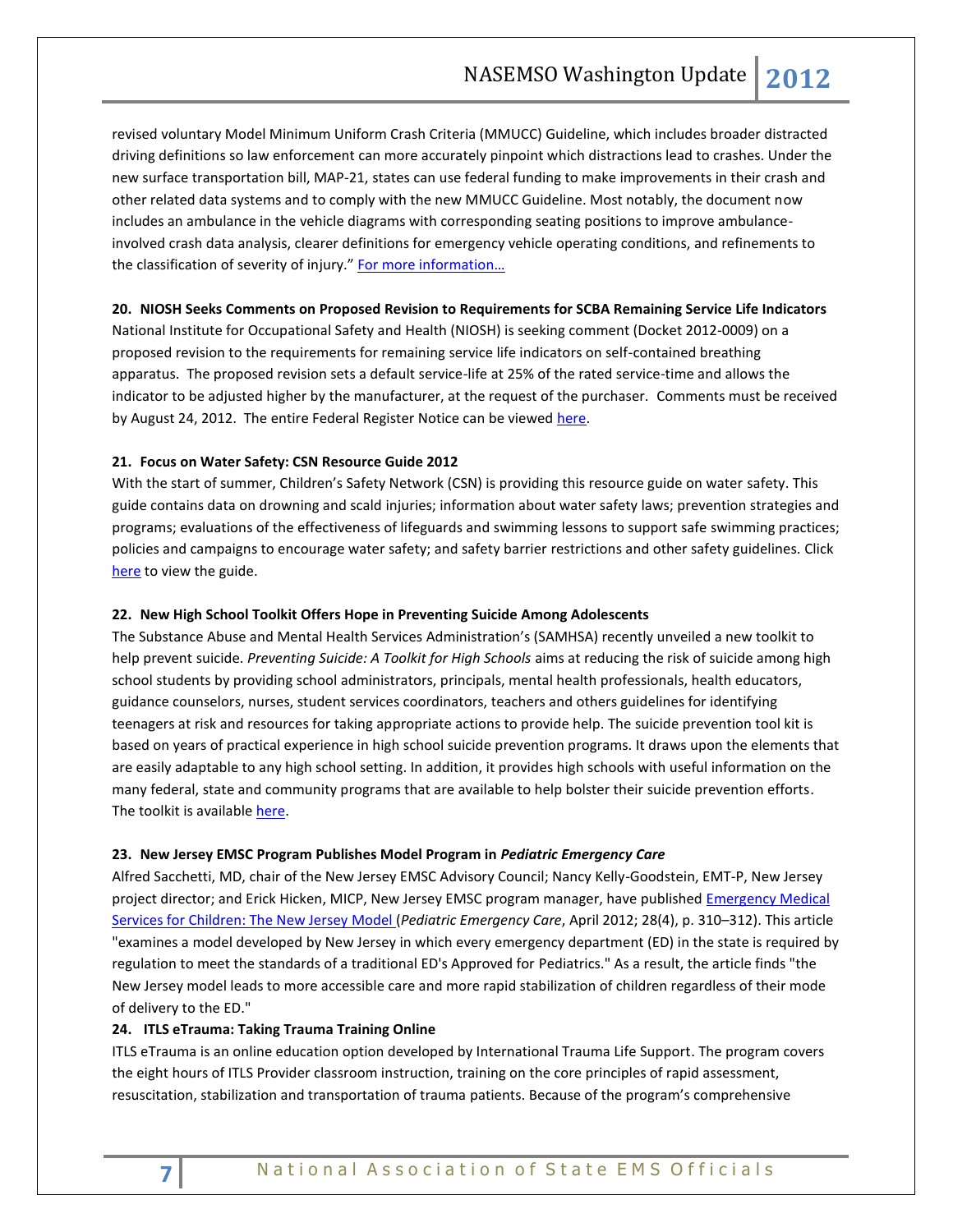approach (based on the 6th edition *ITLS for Prehospital Care Providers* manual), ITLS eTrauma is appropriate for all levels of EMS personnel—from EMT-Bs and first responders to advanced EMTs, paramedics, trauma nurses and physicians. What the Program Provides:

- 13 multimedia interactive lessons that correspond to textbook chapters
- 6th edition *ITLS for Prehospital Care Providers* textbook to accompany online course material
- Lessons utilize video clips, quiz questions, click-and-drag matching exercises, new case studies, and more to maximize learning and retention
- 8 hours of CECBEMS continuing education credit upon successful completion

# <span id="page-7-0"></span>[For more infor](http://www.itrauma.org/resources/ITLSeTrauma.asp)mation…

# <span id="page-7-1"></span>**25. IOM Hosts Workshop: The Role of [Telehealth in an Evolving Health Care Environment](http://click.newsletters.nas.edu/?ju=fe2015747c63007b751d77&ls=fdeb1c78716c017e7114747d&m=fefd1276756204&l=fe9a16717462057f7d&s=fe261c7974600474741273&jb=ffcf14&t=)**

The Institute of Medicine (IOM) will host a workshop August 8-9 in Washington, DC. This workshop will revolve around the potential for telehealth to serve geographically isolated individuals and extend the reach of scarce resources while also emphasizing quality and value in the delivery of health care services. Other topics to be covered include:

- evolution of telehealth
- current evidence base
- technological developments
- **•** effects of public policies
- role of the Department of Health and Human Services in promoting the use of telehealth Registration is FREE. [For more information…](http://iom.edu/Activities/HealthServices/Telehealth/2012-AUG-08.aspx?utm_medium=etmail&utm_source=Institute%20of%20Medicine&utm_campaign=06.12+IOM+News&utm_content=IOM%20Newsletter&utm_term=Non-profit)

# <span id="page-7-2"></span>**26. HHS Launches New Web-Based Tool to Track Performance of Nation's Health Care System**

The public can view data by age, income level, ethnicity, and other factors as HHS Secretary Kathleen Sebelius announced the launch of a new web-based tool that will make it easier for all Americans to monitor and measure how the nation's health care system is performing. The web-based tool, known as the Health System Measurement Project, will allow policymakers, providers, and the public to develop consistent data-driven views of changes in critical U.S. health system indicators. The Health System Measurement Project brings together datasets from across the Federal government that span topical areas, such as access to care, cost and affordability, prevention and health information technology. It presents these indicators by population characteristics, such as age, sex, income level, insurance coverage, and geography. Click [here](file:///C:/Users/admin/AppData/Local/Microsoft/Windows/Temporary%20Internet%20Files/Content.Outlook/7J8PNZ86/HealthMeasures.aspe.hhs.gov) to access the Health System Measurement Project.

### <span id="page-7-3"></span>**27. Dr. Rick Hunt Leaves NCIPC**

Dr. Rick Hunt will be leaving the National Center for Injury Prevention and Control (NCIPC). His last day will be Friday, 29 June. For the past 8 years, Rick has served as director of DIR. Rick will be leaving to pursue new career opportunities. During his time at NCIPC, Rick has led the development of various initiatives related to trauma care and disaster preparedness, and has developed partnerships with acute care organizations to move these initiatives forward. In addition, he has provided support for the continued development of the Core VIPP program and activities in the area of traumatic brain injury (TBI). His work has laid a foundation for our future work, and his contributions and leadership will not soon be forgotten.

<span id="page-7-4"></span>**28. Release of the 2012 Public Health Emergency Medical Countermeasures Enterprise (PHEMCE) Strategy** The *2012 Public Health Emergency Medical Countermeasures Enterprise (PHEMCE) Strategy* articulates the strategic direction for federal efforts to protect our population from national health security threats through the use of medical countermeasures. It is in alignment with the Department of Health and Human Services' (HHS)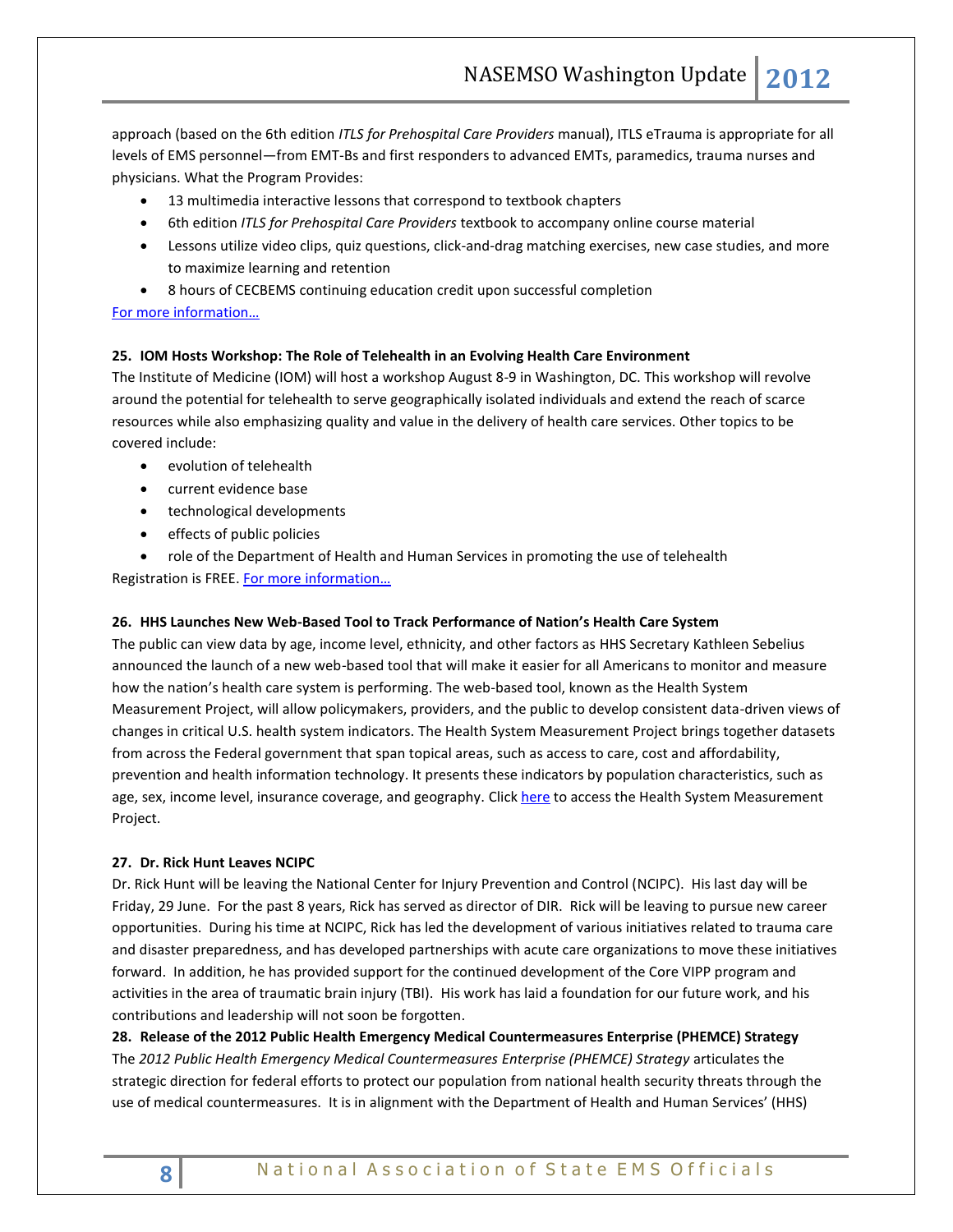Strategic Plan, the HHS Secretary's Strategic Initiatives and the *National Health Security Strategy* and it supports our nation in achieving health security. The *2012 PHEMCE Strategy* establishes the following strategic goals:

- **Goal 1:** Create, develop, manufacture, and procure critical medical countermeasures.
- **Goal 2:** Establish and communicate clear pathways to facilitate medical countermeasure development and use.
- **Goal 3:** Develop logistics and operational plans for optimized use of medical countermeasures at all levels of response.
- **Goal 4:** Address medical countermeasure gaps for all sectors of the American population.

This *2012 PHEMCE Strategy* reflects the HHS commitment, in collaboration with its interagency partners in the PHEMCE, to provide the nation with a nimble, flexible capacity to rapidly produce and effectively use medical countermeasures in the face of any emergency public health incident or attack, from known or unknown threats. [For more information…](http://www.phe.gov/Preparedness/mcm/phemce/Pages/strategy.aspx)

# <span id="page-8-1"></span><span id="page-8-0"></span>**29. 100% Of WA Hospitals Enrolled In Program To Reduce Preventable Medicaid ED Visits**

A coalition of health care providers announced that it has achieved 100% participation in a plan to reduce Medicaid ED visits while saving the state millions of dollars and protecting patient safety and patient access to care. While the plan called for hospitals representing 75% of Medicaid visits to enroll by July 1, 2012, the coalition secured 100 percent participation by mid-June. For more information...

# <span id="page-8-2"></span>**30. APHA Releases Brief:** *The Prevention and Public Health Fund*

The American Public Health Association (APHA) has released *The Prevention and Public Health Fund: A critical investment in the nation's physical and fiscal* health. The brief summarizes the need for and impact of prevention and public health funding, reviews the design and intentions of the Prevention and Public Health Fund, and provides an update on how the Fund has been implemented and allocated to date. It also offers information on topics such as Fund allocations to date by agency, state, year, and funding category; the recent cut to the Fund and other threats to it, as well as the use of the Fund to supplant existing appropriations; and evidence that public health and prevention spending improves health outcomes and reduces healthcare costs. Clic[k here](http://www.apha.org/NR/rdonlyres/8FA13774-AA47-43F2-838B-1B0757D111C6/0/APHA_PrevFundBrief_June2012.pdf) to read the brief.

# <span id="page-8-3"></span>**31. NARR Releases Fukushima After Action Report**

The National Alliance for Radiation Readiness (NARR) led a review of the U.S. public health and medical response to domestic concerns arising from the 2011 incident at the Japanese Fukushima Daiichi nuclear power plant. Based on the review, NARR agrees on several recommendations, including the need for:

- Strong, visible federal leadership.
- Timely and proactive public information and education.
- A robust "whole community response" through the leverage of public and private resources.
- Continued investment in public health.

Click [here](http://www.nasemso.org/Resources/Links/ResourceLinks/documents/NARRFukushimaAARCompleteFINAL.pdf) to read the report.

# <span id="page-8-4"></span>**32. New First Aid App Brings American Red Cross Safety Tips to Smart Phones**

The American Red Cross launched its official first aid app, putting free and simple lifesaving information right in the hands of smart phone users. This app gives instant access to information on how to handle the most common first aid situations, and includes videos and interactive quizzes. Users who take quizzes can earn badges they can share with friends through social media to show off their lifesaving knowledge. Downloading the app is not a substitute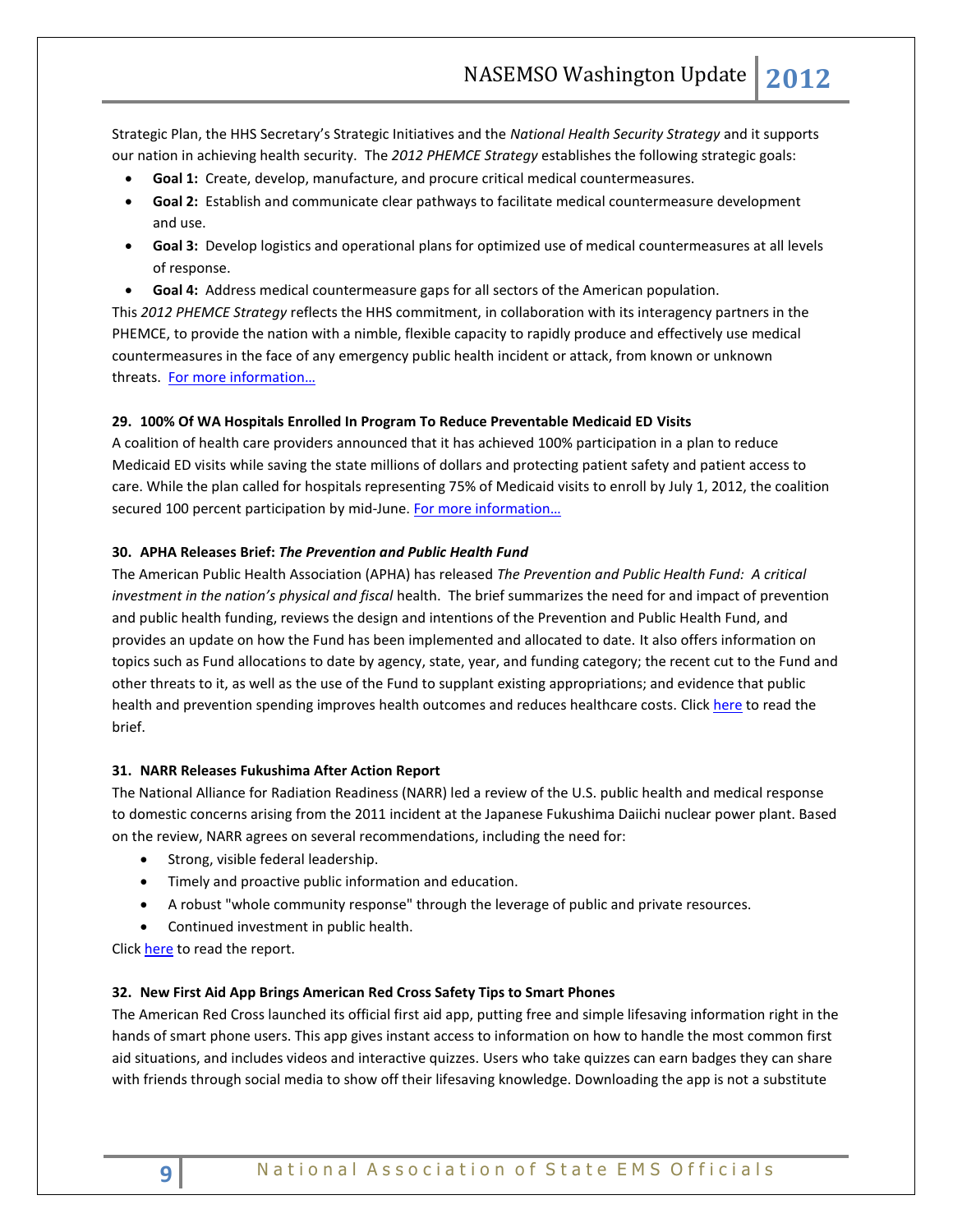for training. The app is free and available for iPhone and Android users. Find the app in the [Apple App Store](http://itunes.apple.com/US/app/first-aid-by-american-red-cross/id529160691?mt=8) and the [Google Play Store](https://play.google.com/store/apps/details?id=com.cube.arc.fa) for Android by searching for American Red Cross. [For more information…](http://www.redcross.org/portal/site/en/menuitem.94aae335470e233f6cf911df43181aa0/?vgnextoid=c0d8ae0c897e7310VgnVCM10000089f0870aRCRD)

# <span id="page-9-1"></span><span id="page-9-0"></span>**33. Hospital Visits in the U.S. for Firearm-Related Injuries, 2009: A HCUP Statistical Brief**

Firearm injuries make up a relatively small fraction of all injuries in the emergency department (ED), but their role in suicide, homicide, and unintentional injury is significant. In 2008, firearms were estimated to be involved in 18,200 suicides (50 percent of all suicides) and 12,200 homicides (68 percent of all homicides) in the United States. Assault involving a firearm was the eighth leading cause of non-fatal violence-related injury in the United States in 2009. This Statistical Brief presents information from the Healthcare Cost and Utilization Project (HCUP) about hospital visits for firearm-related injuries in 2009. ED visits and inpatient hospital stays are identified using the external cause of injury codes (E Codes). We examine the characteristics of firearm injuries in terms of manner and intent related to patient characteristics such as age, gender, expected payer, and geographic differences. All differences between estimates noted in the text are statistically significant at the 0.05 level or better. Clic[k here](http://www.hcup-us.ahrq.gov/reports/statbriefs/sb136.pdf) to read the full report (free).

# <span id="page-9-2"></span>**34. The Health Data Initiative Forum 2012**

The Health Data Initiative Forum III: The Health Datapalooza was held June 5 and 6, 2012, at the Walter E. Washington Convention Center in Washington, D.C. The event brought together a diverse group of more than 1,500 data experts, technology developers, entrepreneurs, policy makers, health care system leaders, and community advocates to support innovative applications of health and health care data. Click [here](http://www.hdiforum.org/page/show/537435-2012-highlights) to see highlights of the forum.

### <span id="page-9-3"></span>**35. Survey Assesses Ideal Characteristics of a Photographic-based Family Reunification Tool**

A [study p](http://www.ncbi.nlm.nih.gov/pubmed/22700025)ublished in *Disaster Medicine and Public Health Preparedness* assessed the ideal features and parameters of a photographic-based reunification tool. A convenience sample of emergency management professionals were surveyed to elicit their preferences regarding an image-based reunification algorithm, to assess the parents' level of difficulty in viewing images with facial trauma, and to determine the minimum percentage of successful reunifications needed to justify adoption of a reunification tool. Results indicated there was a 40% survey response rate of emergency management professionals and only 18% favored a photographic-based tool that would display images in which only the categories of age, gender, and facial features would exactly match the parent's description of the missing child. This study concluded that emergency management professionals were able to identify desirable characteristics of the reunification tool with an algorithm in place to display unedited photographic of missing children that loosely matches the parents' description.

#### <span id="page-9-4"></span>**36. Access to 24-Hour Primary Care Can Reduce Emergency Department Visits**

According to a study from the [Center for Studying Health System Change,](http://click.bsftransmit1.com/ClickThru.aspx?pubids=8731%7c0068%7c445%7c497&digest=qy%2bHMKrQs0HCRS0UukivEw&sysid=1) all-hours access to primary health care can help reduce unnecessary emergency department visits. [Modern Physician c](http://click.bsftransmit1.com/ClickThru.aspx?pubids=8731%7c0069%7c445%7c497&digest=slc%2brxSJzT0OyIucY687Zg&sysid=1)ites the study in stating that this is especially effective when providers coordinate patient care and when a system of after-hours care is coupled with increased health care access during normal, daytime office hours. Researchers suggest that grants and other funding support could help small physician practices, which provide 70 percent of office-based care, offset the costs of implementing an all-hours primary care model.

# <span id="page-9-5"></span>**37. Psychiatric Patients Face Long Stays in the Emergency Department**

National Public Radio reports that as an increasing number of hospitals close their psychiatric wards due to cost concerns, such patients are being boarded in the emergency department (ED) until care can be found for them.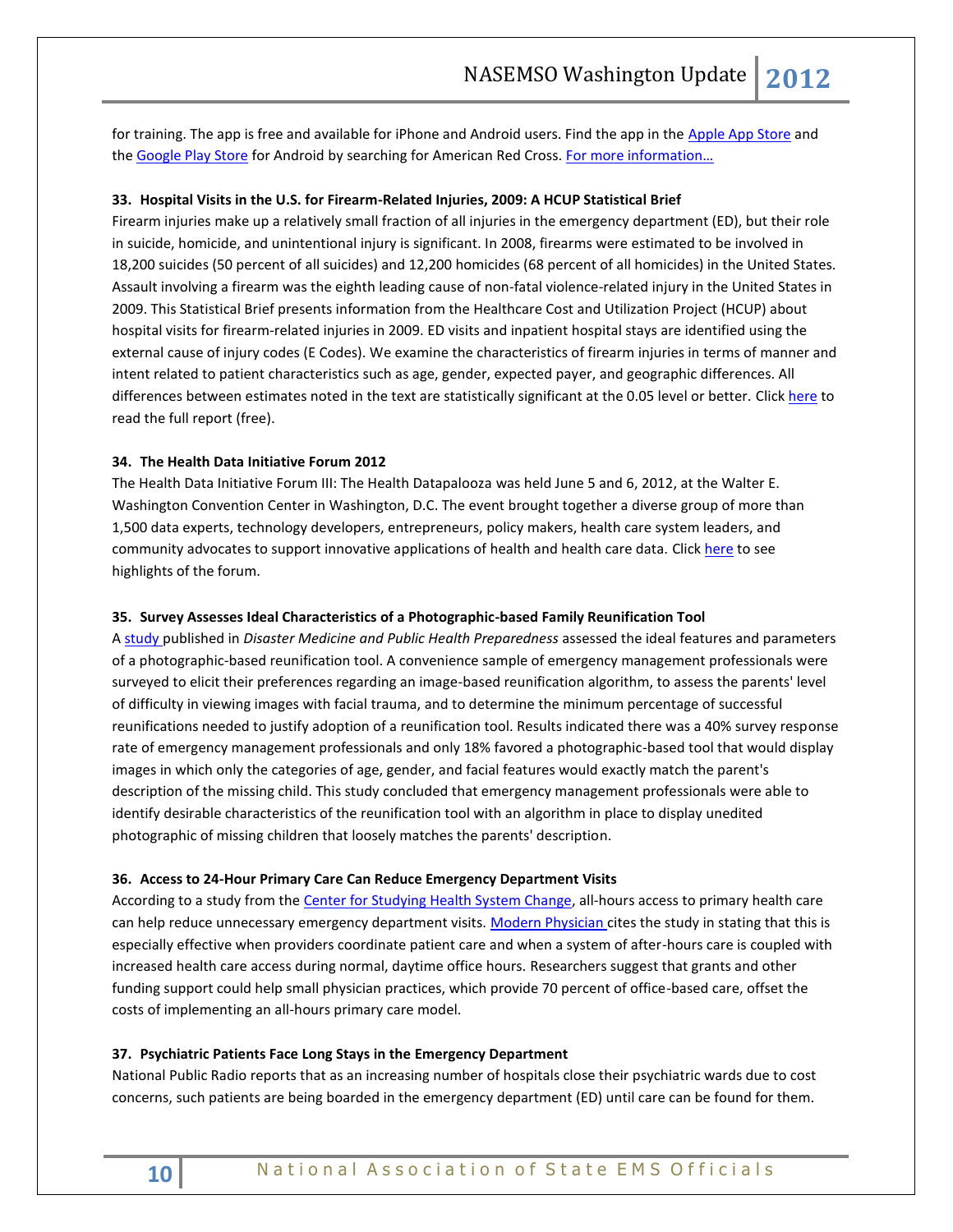Specifically, a study published in *[Annals of Emergency Medicine](http://click.bsftransmit1.com/ClickThru.aspx?pubids=8731%7c0061%7c445%7c497&digest=aznnZLqIJ%2fGDo%2fQ6QLaGaw&sysid=1)* (subscription required) found that psychiatric patients spend more than 11 hours in the ED, on average. Wait times are even longer for patients who have been using alcohol or who require the use of restraints[. For more information](http://www.npr.org/blogs/health/2012/05/31/154004864/as-psychiatric-wards-close-patients-languish-in-emergency-rooms?utm_source=WhatCounts+Publicaster+Edition&utm_medium=email&utm_campaign=EMSC+Health+Policy+News%3a+June+18%2c+2012&utm_content=National+Public+Radio)...

<span id="page-10-0"></span>**38. Webinar Recording of "National Emergency Management Association (NEMA) Update" Now Available**

The [Webinar recording](http://t.ymlp224.net/mumqaiajmquaxaujbaiaeqmj/click.php) of the June 13th EMForum.org program, "National Emergency Management Association (NEMA) Update," with James M. Mullen, current NEMA President and Director of the Washington State Emergency Management Division, is now available. This is a large file and requires [Windows Media Player](http://t.ymlp224.net/mumyaaajmquapaujbanaeqmj/click.php) o[r Windows Media](http://t.ymlp224.net/mujsafajmquazaujbakaeqmj/click.php)  [Components for QuickTime](http://t.ymlp224.net/mujsafajmquazaujbakaeqmj/click.php) or a similar product to view. The [Audio Podcast,](http://t.ymlp224.net/mujuakajmquadaujbadaeqmj/click.php) presentatio[n Slides,](http://t.ymlp224.net/mujearajmquakaujbazaeqmj/click.php) as well as Ratings [and Comments,](http://t.ymlp224.net/mujmalajmquanaujbaraeqmj/click.php) are available from the [Background Page.](http://t.ymlp224.net/mujjafajmquapaujbaoaeqmj/click.php) The [text transcript](http://t.ymlp224.net/mubmapajjmqazauweaoamssw/click.php) is now available.

# **UPCOMING EVENTS**

# **\*\*\*STATEWIDE EMS CONFERENCES\*\*\***

<span id="page-10-2"></span><span id="page-10-1"></span>New Mexico EMS Conference and Expo. July 23-28, 2012. Albuquerque Convention Center, Albuquerque, NM. For [more information…](http://www.emsregion3.org/)

42nd Annual Wyoming Trauma Conference. August 16-19, 2012. Little America Hotel and Resort Cheyenne, Wyoming. Sponsored by the Wyoming Office of EMS, contact Beth Hollingworth at: [beth.hollingworth@wyo.gov](mailto:beth.hollingworth@wyo.gov) or 307-777-7955. For more information...

Kansas EMS Association Annual Last Blast of Summer Conference. August 9-12, 2012. Wichita Marriott, Wichita, KS. [For more information…](http://www.kemsa.org/LBOS.html) 

Pennsylvania's 35th Annual Statewide EMS Conference and 2nd Annual Pediatric Emergency Care Symposium. August 16-17, 2011. Lancaster County Convention Center & Marriott. Lancaster, PA. Click [here](http://www.cvent.com/events/35th-annual-pennsylvania-statewide-ems-conference/event-summary-dd4555c433834f8aada4af9332575af6.aspx) for more information, including a call for speakers and exhibitor information.

New York State EMS Conference-Vital Signs. October 18-21, 2012. Syracuse, NY. For more information...

18<sup>th</sup> Annual Pocono EMS Conference. October 18-21, 2012. Inn at Pocono Manor, Pocono Manor, PA. For [more information…](http://www.poconoemsconference.com/)

New Jersey Statewide Conference on EMS. November 1 -4, 2012. Sheraton, Atlantic City, NJ[. For more](http://www.njemsconference.com/)  [information…](http://www.njemsconference.com/)

27<sup>th</sup> Annual Texas EMS Conference. November 9-14, 2012. Austin Convention Center, Austin, Texas. For more [information…](http://www.texasemsconference.com/).

# **\*\*\*National Conferences and Special Meetings\*\*\***

<span id="page-10-3"></span>\*Association of Critical Care Transport Annual Meeting & Education Program. July 16, 2012. Cheyenne Mountain Conference Center, Colorado Springs, CO. [For more information…](http://www.acctforpatients.org/ACCTmeetings.asp)

Pinnacle 2012 EMS Leadership & Management Conference. July 16-20, 2012. Cheyenne Mountain Conference Center, Colorado Springs, CO. For more information...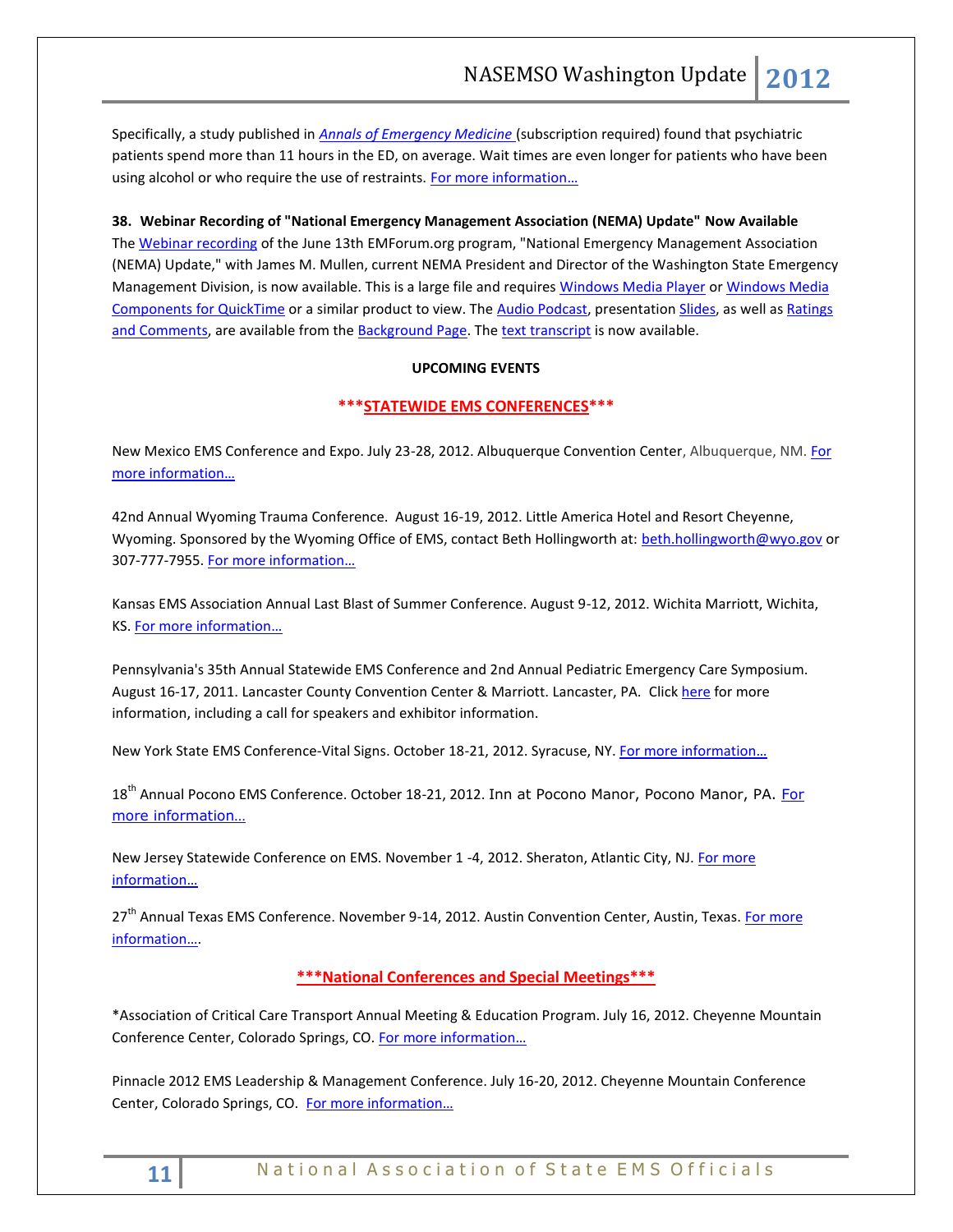ClinCon 2012. July 19-22, 2012. Caribe Royale Orlando Resort, Orlando, FL. *ClinCon 2012* is designed to create an educational experience that will help Emergency Department and EMS Personnel to obtain information and skills to better assess and manage their patients and scenes. For more information...

NAEMSE Annual Symposium and Trade Show. August 6-11, 2012. Coronado Springs Resort, Orlando, FL. For more i[nformation…](http://www.naemse.org/symposium)

\*Summer Solutions Conference (American Ambulance Association). August 9-10, 2012. Hyatt Rosemont, Rosemont, IL. [For more information…](http://www.the-aaa.org/default.asp?contentID=405)

2012 Transportation Hazards and Security Summit and Peer Exchange. August 20-24, 2012. Irvine, CA. For more [information…](http://www.trb.org/Calendar/Blurbs/166997.aspx)

ENA Annual Meeting. September 11-15, 2012. San Diego Convention Center, San Diego, CA. [For more](http://www.ena.org/coursesandeducation/conferences/Pages/Default.aspx)  [information…](http://www.ena.org/coursesandeducation/conferences/Pages/Default.aspx)

Emergency Cardiovascular Care Update. September 11-15, 2012. Rosen Shingle Creek, Orlando, FL. For more [information…](http://www.eccu2012.com/)

NASEMSO Annual Meeting. September 24-28, 2012. The Grove Hotel, Boise, ID. For more information...

ACEP Scientific Assembly. October 8-11, 2012. Denver, CO. For more information...

The AAP National Conference & Exhibition (AAP Experience). October 20-23, 2012. Ernest N. Morial Convention Center, New Orleans. No matter your role in medicine, you belong at the world's largest pediatric conference. For [more information…](http://www.aapexperience.org/)

Air Medical Transport Conference. October 22-24, 2012. Seattle, WA. [For more information…](http://www.aams.org/AAMS/Education___Meetings/AMTC_2012/aams/EducationMeetings/AMTC_2012/AMTC_2012_Overview.aspx)

3<sup>rd</sup> Annual Trauma Quality Improvement Program (TQIP) Scientific Meeting and Training. October 28–30, 2012. Sheraton Philadelphia Downtown, Philadelphia, PA. For more information...

EMSWorld Expo. October 29-November 2, 2012. Ernest N. Morial Convention Center, New Orleans, LA. For more [information…](http://emsworldexpo.com/)

1<sup>st</sup> Annual World Trauma Symposium. November 1, 2012. Ernest N. Morial Convention Center, New Orleans, LA. [For more information…](http://www.worldtraumasymposium.com/)

21<sup>st</sup> Annual NNAEMSA Education Conference. November 5-9, 2012. Golden Nugget, Las Vegas, NV. For more [information…](http://www.nnaemsa.org/)

30<sup>th</sup> Annual International Trauma Conference. November 8-11, 2012. Hilton at the Walt Disney World Resort, FL. [For more information…](http://www.itrauma.org/conference/)